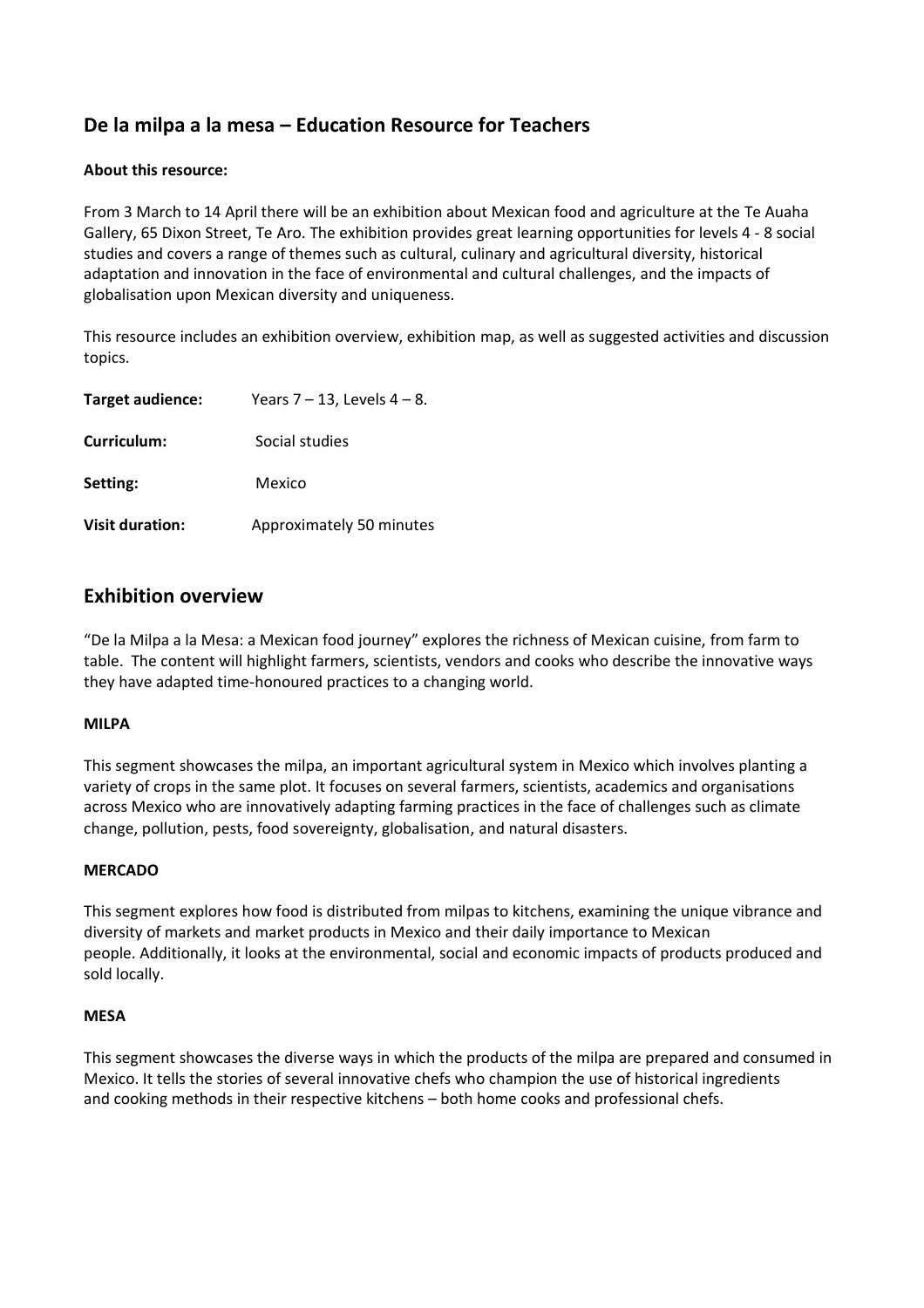## **Exhibition Map**



## **Storyline summary and suggested activities**

#### **1: COOKING WITH CHAPULINES**

This section tells the story of medical researcher René Cerritos Flores and Chef Mario Melgarejo who believe that harvesting and eating grasshoppers provides a sustainable solution to both pest control and food shortages in the region. Students will gain a greater understanding of:

- How eating insects has nutritional and environmental benefits.
- The importance of researchers, farmers and chefs working together to solve social and environmental problems.
- Links with New Zealand: climate impact of meat, edible huhu grubs.

#### **Suggested activities:**

- Find three nutritional and three environmental benefits that come from harvesting and consuming grasshoppers.
- What insects do we eat in New Zealand? Where and how are they eaten?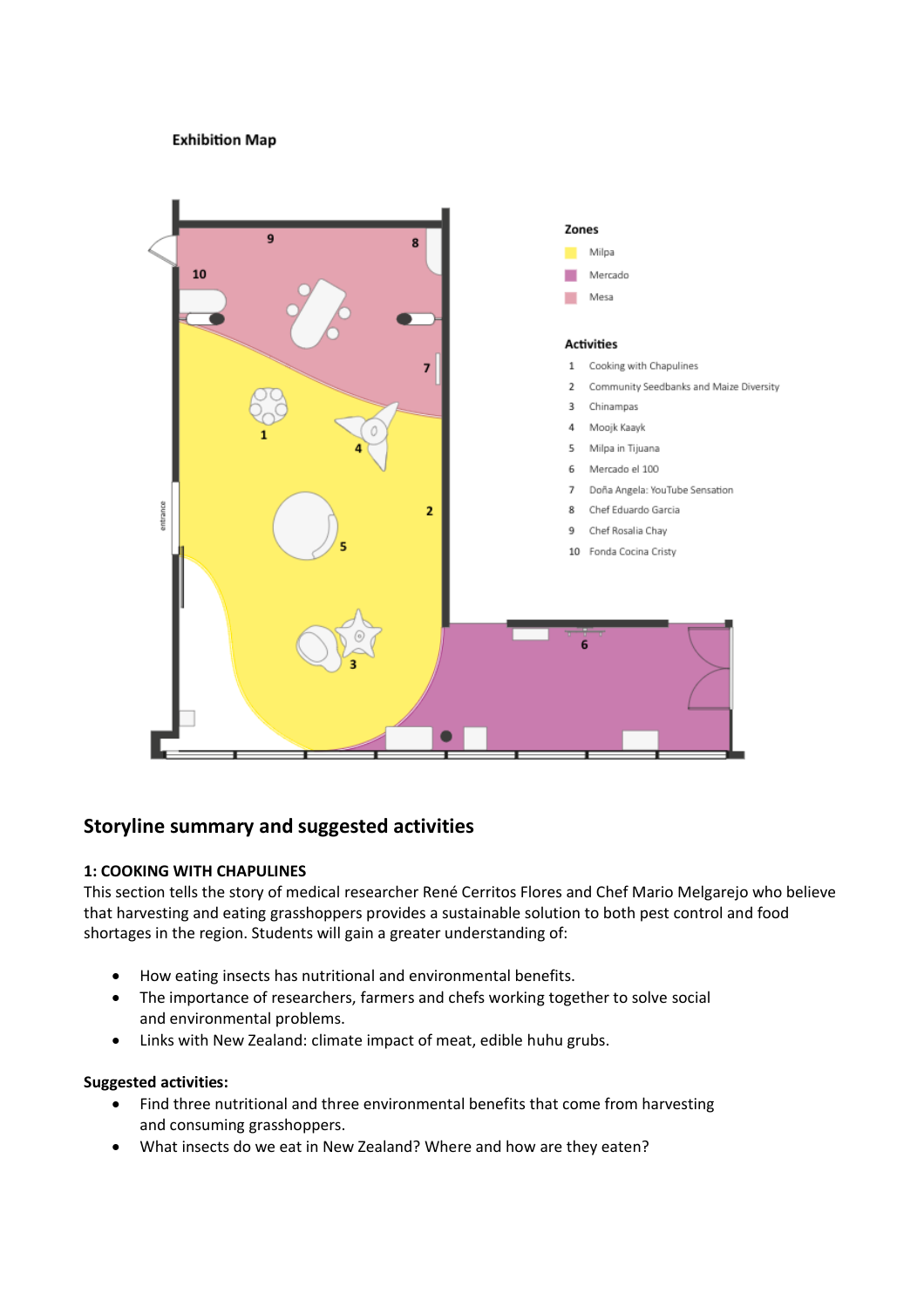## **2: COMMUNITY SEEDBANKS AND MAIZE DIVERSITY**

This section tells the story of community run seedbanks, (Bancos comunitarios de semillas) and their role in preserving indigenous maize varieties. Students will gain a greater understanding of:

- How some indigenous maize varieties in Mexico are under threat.
- The role of seedbanks in ensuring the survival of crops in the face of natural disasters, and of genetic diversity in the face of genetic modification.
- Link to New Zealand: Collaboration between scientists and community to solve ecological and agricultural issue.

## **Suggested activities:**

- What are some of the reasons for having community seedbanks in Mexico? Investigate the threats to indigenous maize in Mexico. Discuss which you think is the most serious.
- Compare seedbanks in Mexico with seedbanks in New Zealand do they contain the same kinds of seeds?
- Design a poster about a vegetable, including where and how it was originally cultivated and where it is grown today, different varieties, history, common dishes its used in and fun facts.

## **3: CHINAMPAS**

Chinampas are a type of milpa, where crops are grown on man-made islands in the wetlands of Mexico. This section tells the story of organisations, researchers and scientists who are working with chinampa farmers to ensure the survival of this historic agricultural practice. Students will gain a greater understanding of:

- How local farmers are partnering with universities to solve environmental issues.
- The role UNESCO and the United Nations play in ensuring the preservation of this unique agricultural system.
- Link to New Zealand: questions of climate and habitat preservation, adaption and resilience after earthquakes, buying local, poor water quality, partnerships between universities and farms.

#### **Suggested activities:**

- Play the interactive game. What solutions stopped you getting to market?
- Investigate what environmental challenges the CINESTAV solve. How do they solve them? Discuss what issues you think are the most challenging to overcome. Do we face similar challenges in New Zealand?
- Investigate which native animal species are under threat in the chinampas. Choose an urban wetland area in New Zealand and compare the level of threat native species are facing there. What are they? How many are there? What is endangering them? What action is being taken to prevent loss of habitat?

## **4. MOOJK KAAKY**

This section tells the story of a group of Ayuujk women who have started a business to promote native varieties of corn and indigenous farming knowledge. Students will gain a greater understanding of:

- How maize is integral to the cultural identity of the Ayuujk people in Mexico.
- The importance of food sovereignty for many indigenous farmers like the Ayuujk in Mexico.
- Links with New Zealand: recover ancestral cosmovision to deal with climate change, work in community.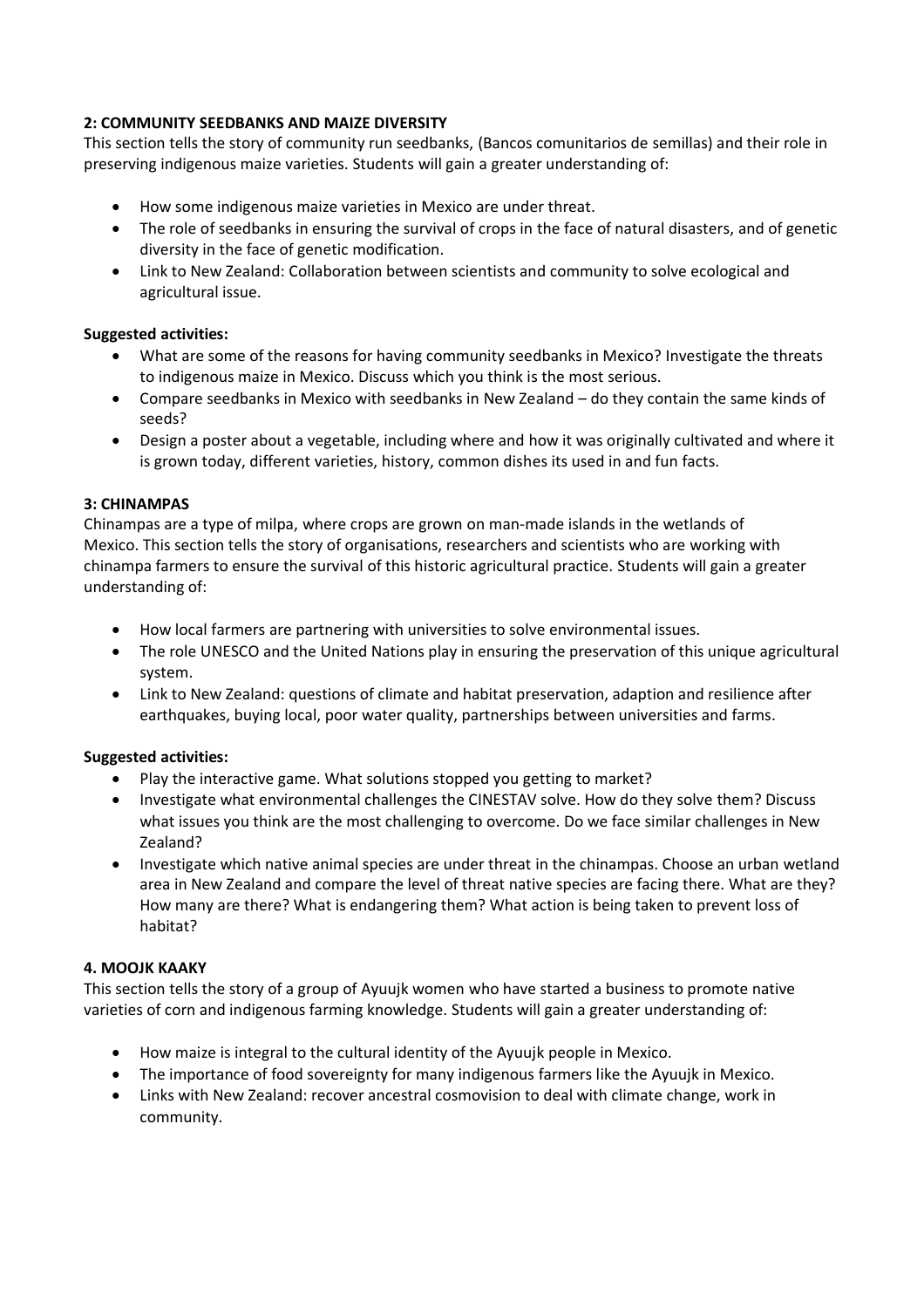## **Suggested activities:**

- What is food sovereignty? Why is it important?
- Investigate the threats to food sovereignty and consequence of losing it.

#### **5: MILPA IN TIJUANA**

This section tells the story of Dr Delgado who created the program La Milpa en la ciudad de Tijuana to teach primary students how to grow and cultivate milpas. Students will gain a greater understanding of:

- How the milpa is a system that can transform stony terrain to fertile soil.
- How students are inspired to be proud of their own culture.
- Link to New Zealand: how ancestral knowledge is passed down, kohanga reo.

## **Suggested activities:**

- Investigate examples of companion planting in New Zealand
- Plant a milpa at your school or a local community garden <https://www.veggiegardener.com/companion-planting-three-sisters>

## **6: MERCADO EL 100**

This section tells the story of Mercado el 100, an association of 50 ecological producers all within 100 miles of Mexico City. Students will gain a greater understanding of:

- Some of the vendors in the market and the variety of products they sell.
- How markets function as places to exchange ideas, knowledge and build community between consumers and producers.
- Link to New Zealand: food mile, climate change, social and economic impacts of local farming.

## **Suggested activities:**

- Before the visit: Brainstorm in groups all the different products you expect to see being sold in the Mercado el 100. During your visit: check your list and make note of new and surprising products that you see. Back in the classroom: Give a presentation to your class about one of the products in the Mercado el 100 that interested you the most, discuss how it met the ethical guidelines of the market.
- What are the ethical guidelines for the vendors in the Mercado el 100? Discuss the advantages and disadvantages of having a market with these ethical guidelines.
- Visit a local farmers market, find out if the products are sourced from within a 100-mile (160 kilometres) radius of your city.
- Create your own smell box with your favourite herb or spice. In class, students have to guess what the smell is. Afterwards, discuss dishes you like to eat with those flavours, where you think the herb or spice originally came from (what cuisine is it most commonly used in) and what memories they evoke.

## **7: DOÑA ÁNGELA - YOUTUBE SUPERSTAR**

This section tells the story of Doña Ángela – a You Tube superstar – who cooks farm-style meals using products from her family's farm. Students will gain a greater understanding of:

- The nutritional value of the milpa diet.
- How technology can be used to share time-honoured knowledge.
- Link to New Zealand: people use YouTube and might be inspired to make some of her dishes, family cooking knowledge.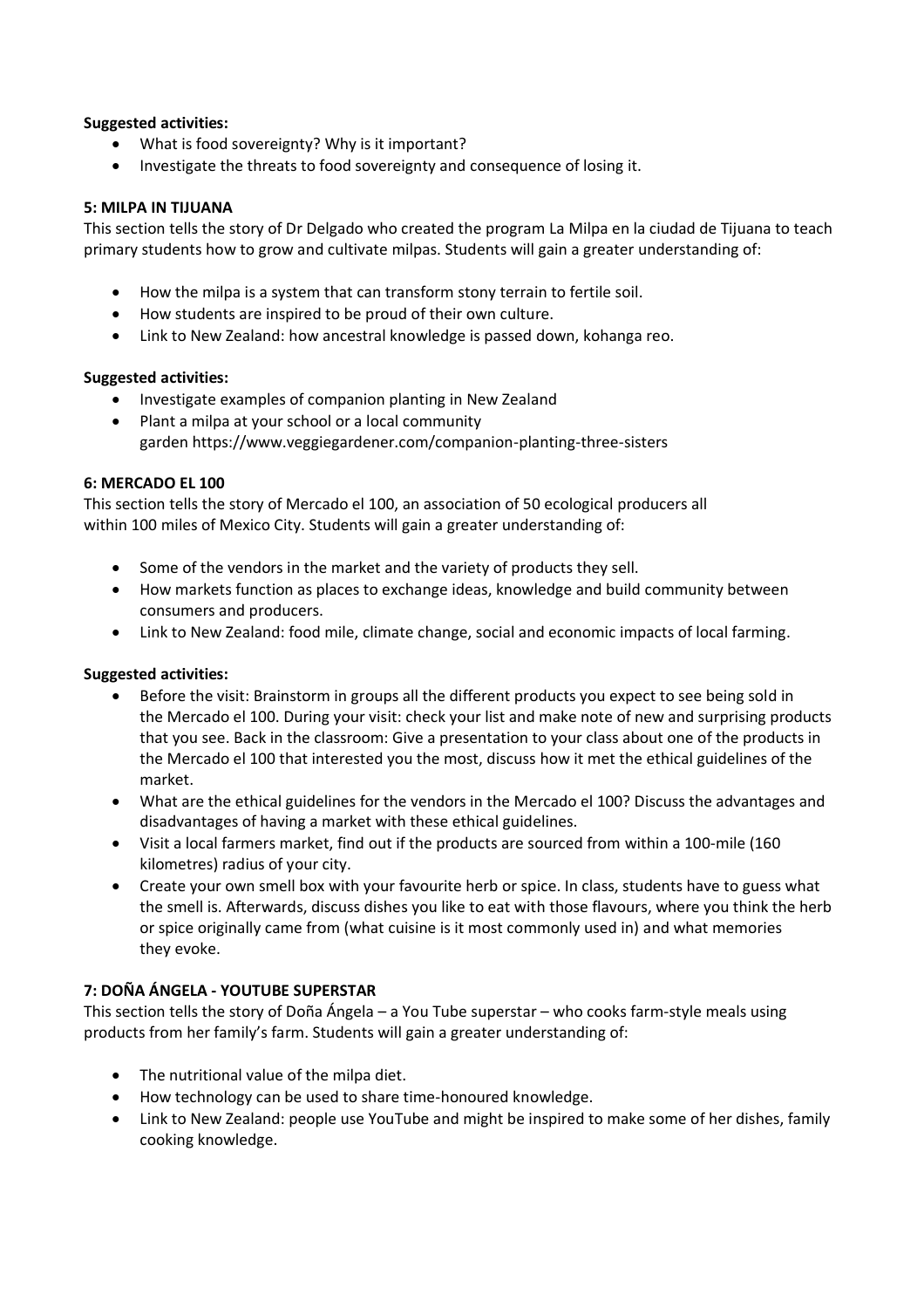## **Suggested activities:**

- Interview a parent or grandparent about a dish they learned to cook from an older family member. Find out what the ingredients are, how to make it, who taught them, if they still make it, if they have changed anything from the original recipe, who else have they taught this recipe to, what memories are associated with this dish.
- Design a recipe book with your class, each contributing a recipe you have learnt from a family member. Include the ingredients, method, who taught you and what memories are associated with it.

## **8: CHEF EDUARDO GARCÍA**

This section tells the story of Eduardo García, one of the most well-known and well-regarded chefs in Mexico City. Students will gain a greater understanding of:

- How traditional recipes and ingredients are elevated to create high-end cuisine
- The diversity of cuisine in Mexico.
- Link to New Zealand: people interested in high cuisine, fusion of historical and modern ingredients and techniques, Hiakai.

#### **Suggested activities:**

- Look at the meals represented on the wall behind the table. Choose the meal that you think is the most interesting. Who is the person who contributed this recipe, where are they from in Mexico? What do they say about it? Share with your classmates.
- Which food items do you recognise? Which foods are unfamiliar?
- Design your own fusion dish by combining elements and ingredients from a popular dish in New Zealand with a popular dish in Mexico.

#### **9: CHEF ROSALÍA CHAY**

This section tells the story of Chef Rosalía, a Mayan woman cooking in the style that was taught to her by her grandparents, using products from her family's milpa. Students will gain a greater understanding of:

- How cooking is a community activity in Rosalía's village.
- How indigenous cooking methods and ingredients are inspiring international chefs.
- Link to New Zealand: Indigenous cooking using an earth oven (pibil) is similar to a hangi.

#### **Suggested activities:**

- Compare her earth oven (pibil) with a hangi. What is the same? What is different?
- Find one current chef, using native ingredients and food processes. What native ingredients and food processes do they use? What are the benefits and drawbacks?

#### **10: FONDA COCINA CRISTY**

This section tells the story of María Guadalupe Catalina Bautista Lagunas, who is the owner of a fonda (a small economical restaurant that cooks homestyle recipes) in a market in the west of México City called Cocina Cristy. Students will gain a greater understanding of:

- How fondas preserve family cooking by providing affordable, tasty alternatives to fast food.
- The cultural importance of having a large, cooked, main meal in the middle of the day.
- Link to New Zealand: Pressures of working life constricting time to cook.